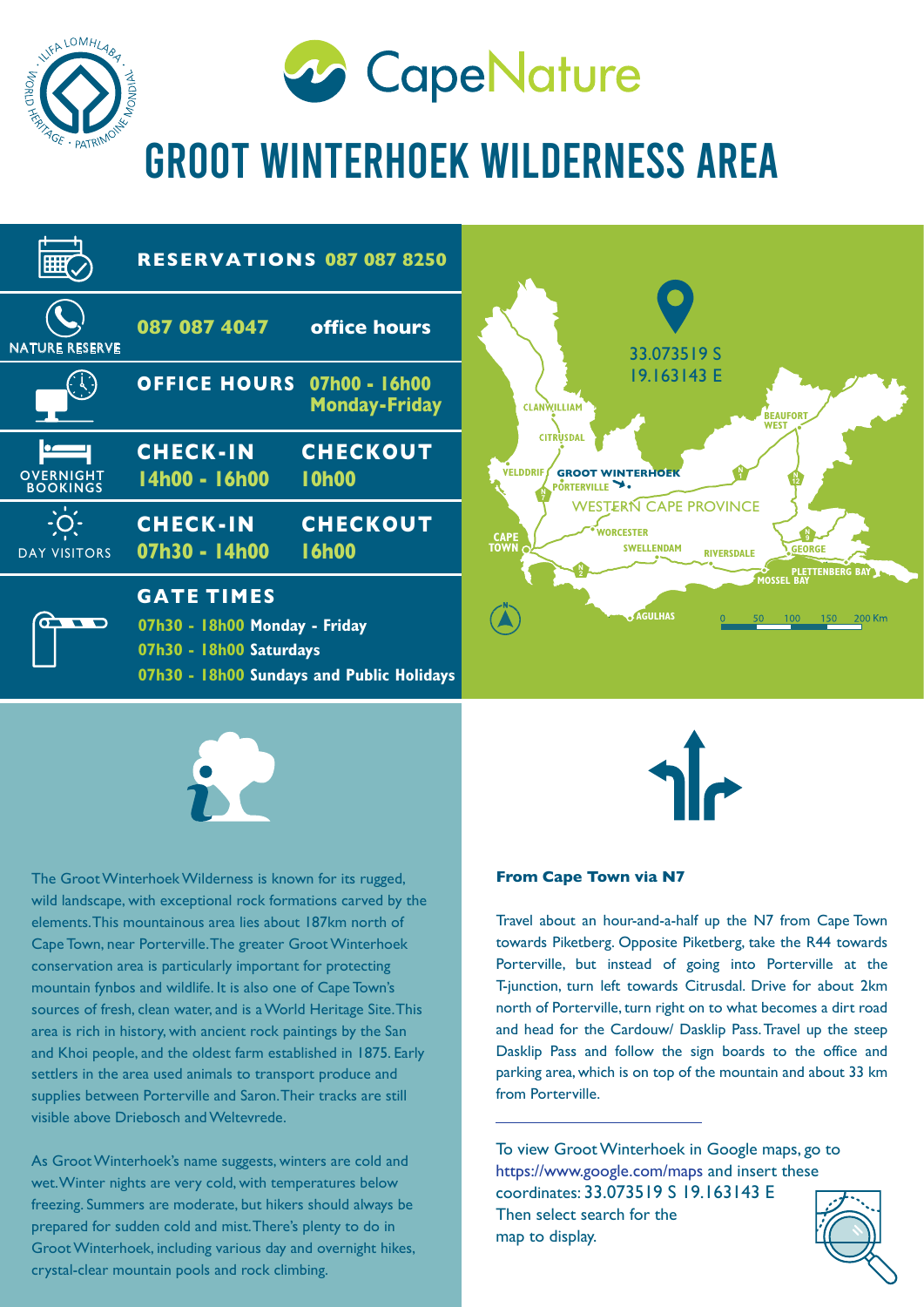# OVERNIGHT HIKING HUTS



Groot Winterhoek Wilderness Area offers four basic hiker huts. These huts are self-sustainable, because they are difficult to reach for regular cleaning. Visitors need to clean huts before leaving. This will ensure that the next group of visitors will also have a pleasant stay.

Rainwater is captured from the roof of the huts and stored in tanks. The availability of this water is not guaranteed. Hikers are advised to **boil water before drinking.** Water is also available on the trail to the huts.

Only bunk beds and mattresses are provided. Sun-dome toilets are available at each hut (excluding Ribbok which has a flush toilet).



## CHECKLIST: WHAT TO BRING

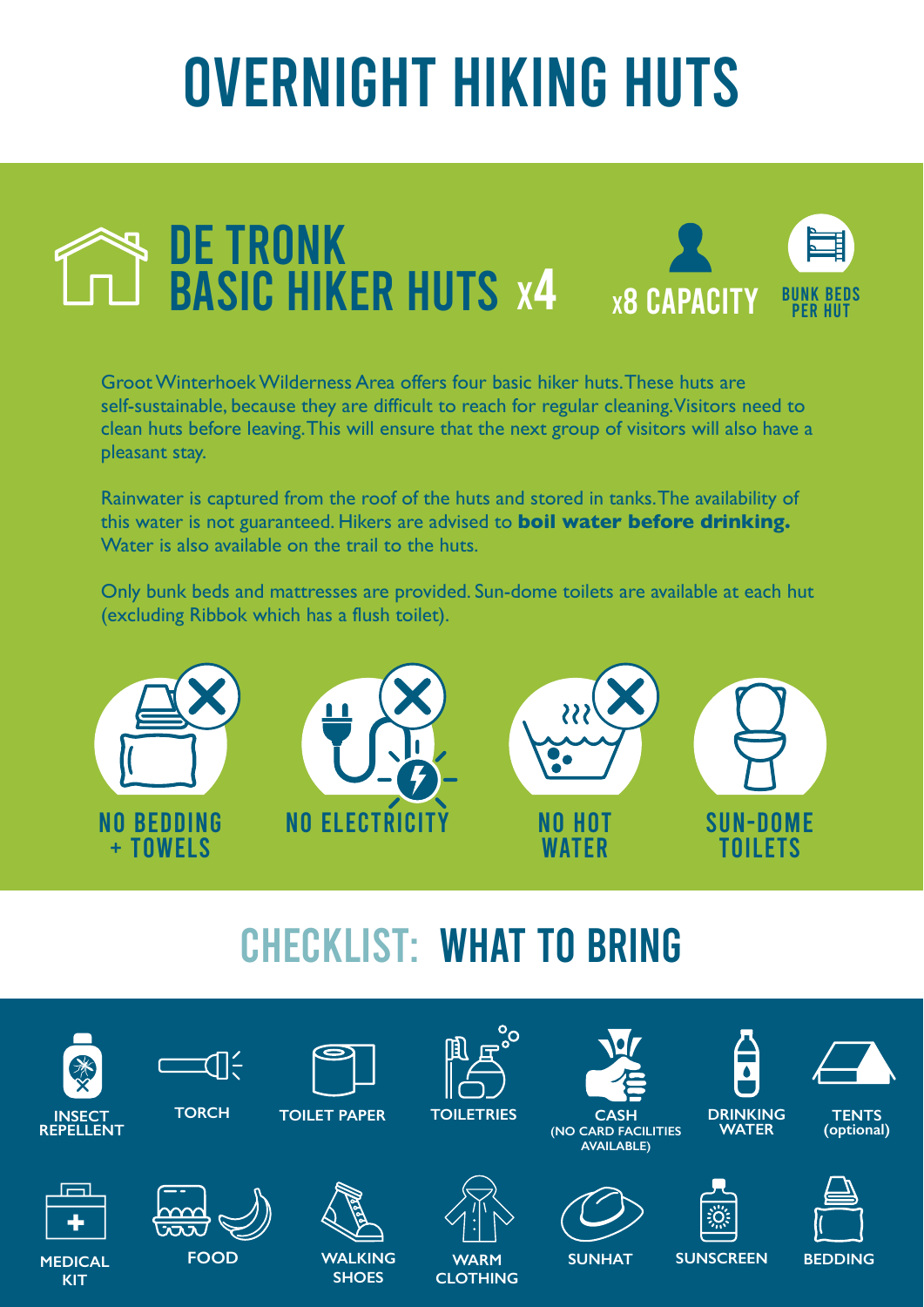





# ACTIVITIES GROOT WINTERHOEK RULES

THE FOLLOWING ARE PROHIBITED:



OUT OF THE CABIN